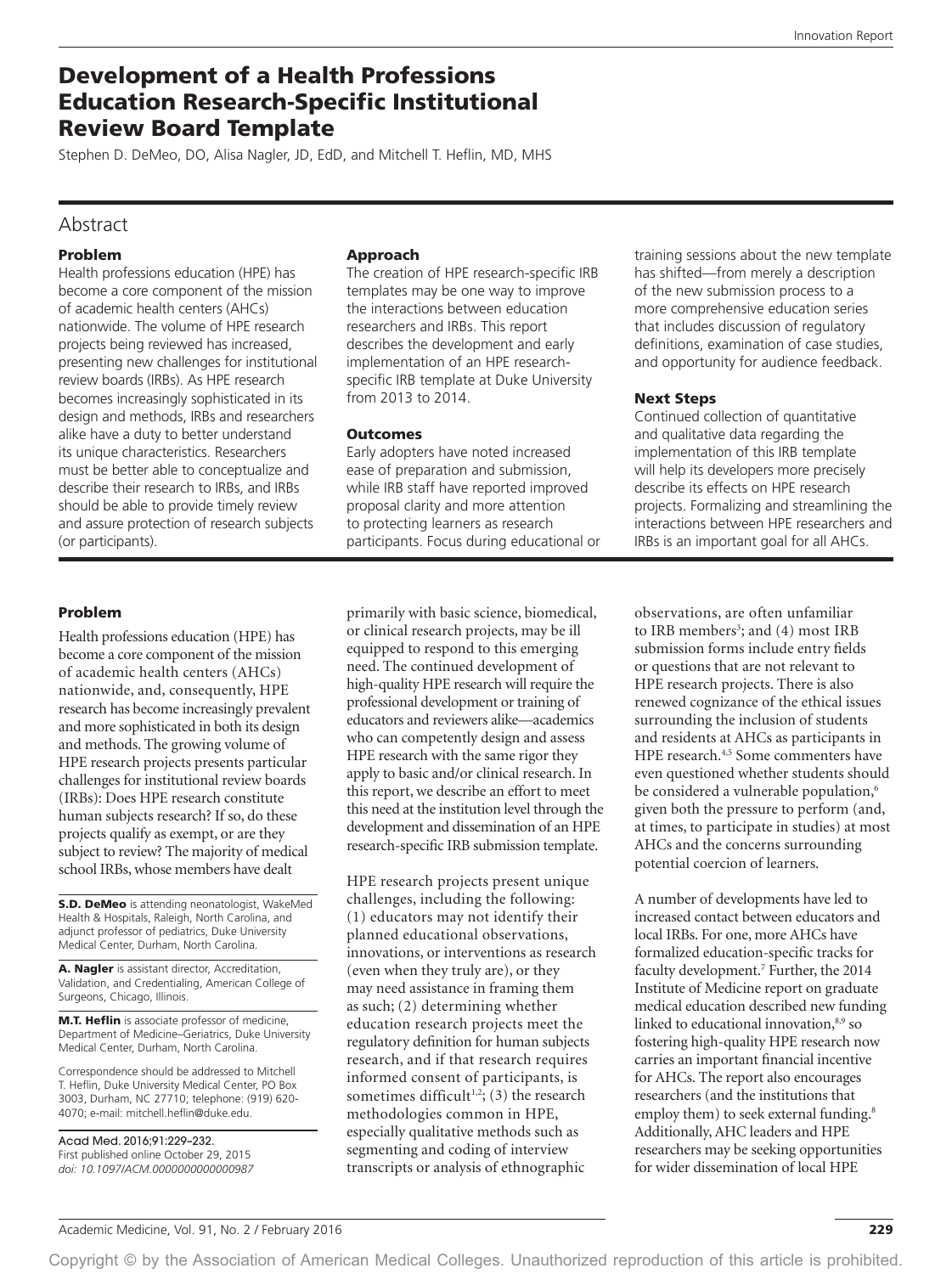work. Further, a recent literature review has suggested that HPE researchers should be seeking early guidance from their local IRB when contemplating education research so that they formally, a priori, consider research design, proposed methodology, human subjects research requirements, and possible regulatory requirements.10 Finally, most, if not all, HPE journals require a statement regarding ethical approval of submitted research. For all of these reasons, careful and efficient IRB oversight for HPE research has become a necessity.

HPE research and its relationship with the IRB is complicated by the fact that IRBs do not review HPE research proposals uniformly. A recent multicenter study revealed that among six different IRBs reviewing the same proposal, there was significant variability in both the content of the reviews and the time to approval.3 Some boards required up to two months to complete their reviews.<sup>3</sup> This problem, not unique to HPE research, has been described elsewhere—specifically in the review of multicenter research network proposals in pediatrics.<sup>10</sup> Although most health professions educators agree that multicenter studies will be necessary to move the quality of education research forward, these inconsistencies make HPE research projects that reach across institutions especially problematic.

# Approach

Recognizing the challenges described above, we (an interdisciplinary group of educators) began discussions with the local IRB regarding the creation of an HPE research-specific IRB template, guided by the following principles:

- To provide early guidance to educators in recognizing their planned education observations, innovations, or interventions as research.
- To encourage the use of sound research practices by educators.
- To ensure that sufficient and appropriate information is included in proposals so that the IRB is equipped to determine whether a research project is either exempt or a study involving humans and thus subject to IRB review.
- To ensure proper consideration of the protection of the well-being of learners as human subjects or research participants.

# **Template development**

This template included critical components of HPE research design (Figure 1). We used, as a framework, an extant IRB template that had previously been approved for the submission of quality improvement (QI) proposals at Duke University. We chose the QI template as our starting point for several reasons. Firstly, it was the only alternative template available. Secondly, we saw the development and implementation of the QI template, which had occurred prior to our project, as a model for working with the IRB to come to consensus on (1) template elements necessary for achieving sound review of HPE research proposals and (2) questions regarding which QI projects qualify for exemption. Lastly, QI projects and HPE research face similar dilemmas regarding questions about exemption, scholarship, and dissemination.

We adapted the existing QI template to better reflect the language and elements of an education project. For example, we replaced the term "subject" with "learner" where appropriate. Between May and June 2014, we circulated the draft to expert health professions educators and IRB members for review and comment,

and we made edits based on their feedback. Our team then met with the IRB chairs to review the template again. At this meeting, we made further edits and reached an agreement that two of the IRB chairs would be designated to review HPE proposals using the template. Subsequently, we began a pilot, submitting three HPE proposals to the new submission template and review process. After this stage (during which we made no further edits), we shared the template with the larger HPE community at our institution in July 2014. The complete template, available from the authors upon request, includes the following elements: an explanation of what qualifies as "exempt" research and fields for authors to provide the title of their project, a statement of the problem, a literature review and references, project goals and methods (including design, setting, analysis, timeline, etc.), the process for obtaining consent, and the plan for collecting and securing data.

# **Training and education**

Next, we organized education sessions to promote the use of the new HPE research-specific process to multiple key stakeholders across the institution including the Duke Academy for Health



Figure 1 Components of health professions education (HPE) research design, considered and included in the Duke University School of Medicine institutional review board template for HPE research-specific proposals.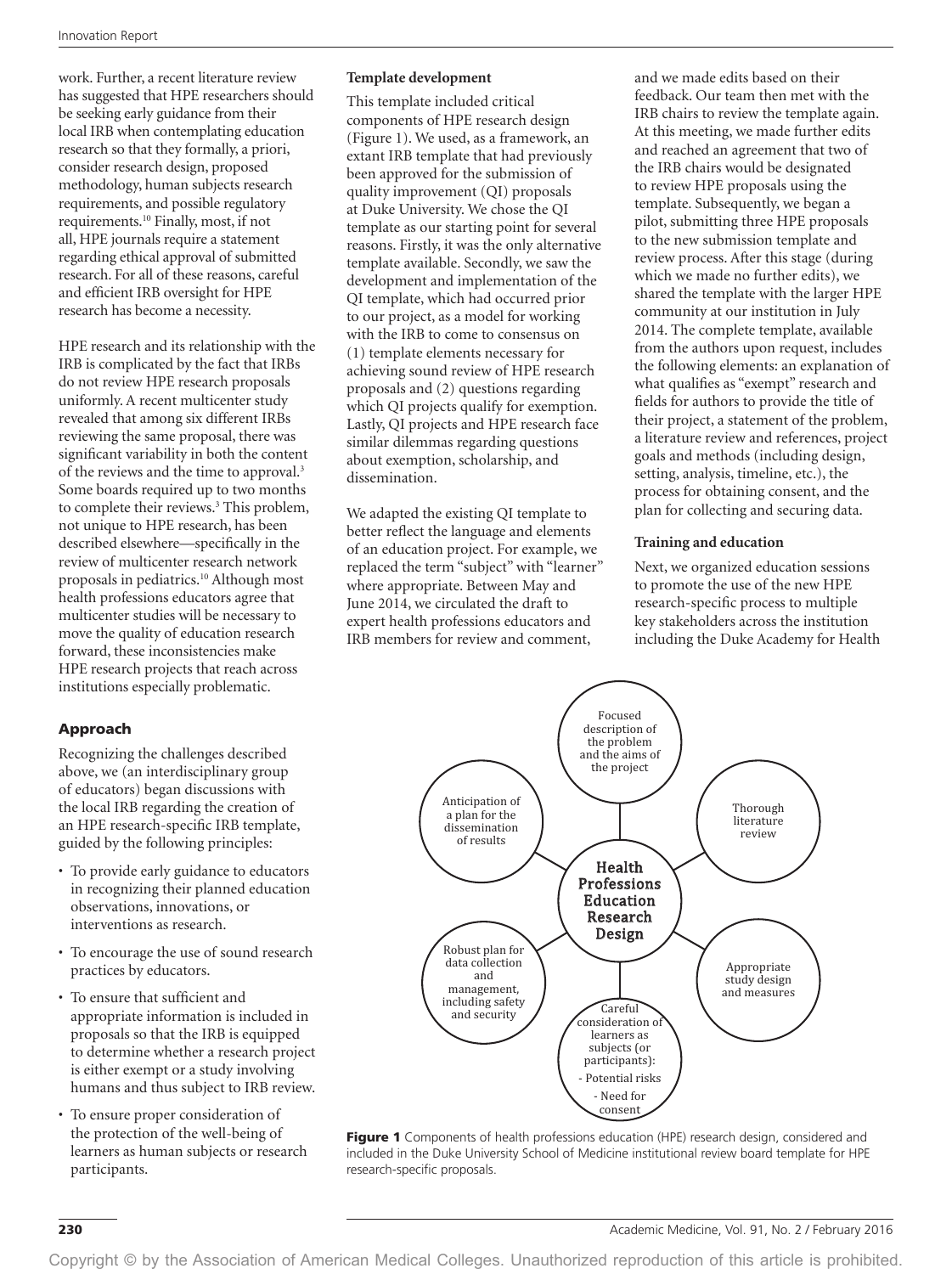Professions Education and Academic Development (Duke AHEAD); clinical research support organizations (e.g., the Duke Office of Clinical Research [DOCR]) and multiple other clinical research units; and HPE schools (e.g., the schools of medicine and nursing). These sessions, which took place in the fall of 2014 through the spring of 2015, included small-group, case-based discussions and the dissemination of personal laminated pocket guides for HPE researchers. We offered additional small-group or individualized faculty and trainee development sessions as part of a campus-wide Education Conference Day. Participating in this event allowed for one-on-one HPE research troubleshooting in a high-volume venue. Our team also met with small groups of educators through informal sessions such as the School of Nursing's "Teaching Conversations" series; the monthly graduate medical education program directors' development series, Medical Education Grand Rounds; and the monthly, interdisciplinary, DOCR "Research Wednesdays."

# **Outcomes**

We anticipated a six-month timeline for full rollout of the new template and the completion of various trainee and faculty development sessions. As of April 2014, stakeholders at our institution seem to have received the new template and process positively. According to informal feedback, early adopters of the template have noted that it has streamlined the submission process and made the overall preparation of documents for IRB review easier. In turn, the IRB has reported in informal conversations that the clarity of proposals has increased and that researchers are giving extra attention to protecting human research participants. Anecdotally, we have heard (and experienced ourselves) that submissions have been more efficient and that questions back and forth between the IRB staff and primary investigator have decreased.

Some common questions that educators have brought to our design group during the ongoing implementation process have focused on whether their planned educational observations, innovations, or interventions are actually research and, as before, whether education research projects meet the regulatory definition

of "human subjects research." Our emphasis during the education sessions has therefore shifted—from merely a description of the new submission process to a more comprehensive series that includes discussion of regulatory definitions, examination of case studies, and opportunity for audience feedback.

The rollout of this HPE research-specific template at our institution has taught us that, rather than being a one-sided affair with the onus on the investigators, complete process improvement requires targeted education, resource allocation, and professional development for IRB members as well as researchers.

### Next Steps

We are currently collecting data on the number and type of HPE research proposals submitted to the Duke University School of Medicine IRB, the overall use of the template in the submission process, and any barriers to its use, including causes of delays. Additionally, we continue to assess whether the template requires further clarifying edits so that investigators can better communicate their proposals to the IRB. Although conducting a cost–benefits analysis is difficult, we anticipate—after full implementation of the new template—substantial reductions in time spent by investigators on proposal preparation, reduced time spent in review by IRB members, and ultimately, an increased number of submissions. Continued collection of such quantitative and qualitative data will help us more precisely describe the effects of the new IRB template on HPE research-specific projects.

In terms of sustainability, continued success will require our group to continue to educate a core group of IRB members and HPE research leaders so that they, in turn, will continue to educate HPE investigators in their own departments or divisions. Indeed, this innovation entails a comprehensive faculty development process in which the HPE template plays only a role. We believe this process is already well under way, as evidenced by the multiple education and development sessions that faculty and others have requested (and we have provided) so far. We are also planning a system to offer presubmission reviews of proposals, through Duke AHEAD.

One important question concerns who on the IRB will review HPE research proposals. No dedicated education researcher is appointed to our IRB routinely at this time; however, at our institution, select IRB chairs who are knowledgeable about HPE research have been identified as the chairs who will review most expedited or exempt proposals. Some academics have suggested creating an entire separate board at the IRB specifically for HPE research<sup>3,9</sup> under the auspices of an institution's HPE community, especially if the school has no stand-alone medical education (or other such) department. Such an IRB could no doubt incubate expertise in HPE research design and methodology within board members; however, some benefit may accrue from relying on the opinions of "traditional" IRB members—basic and/ or clinical researchers who examine HPE research with the same rigor they apply to clinical or biomedical projects. In any case, such boards would certainly benefit from members with expertise in sociological or education research methodologies; their perspectives on HPE research have been noted to be constructive in most cases.<sup>9</sup>

Formalizing and streamlining the interactions between HPE researchers and their IRBs is an important goal for all AHCs. HPE researchers have a duty to improve their own knowledge of issues related to investigative research so that the rigor of their methods matches that required of basic or clinical science research projects. Likewise, the IRB must expand its available expertise to adequately understand the unique characteristics of HPE research proposals so that members can evaluate them in a fair and timely manner—and perhaps more important, so that the IRB is best equipped to protect the learners participating as research participants in these education projects.

*Acknowledgments:* The authors wish to thank the members of the Duke University School of Medicine institutional review board (IRB), especially John Faletta, MD, Jody Power, MS, MBA, certified IRB professional, and Marilyn Hockenberry, PhD, RN, PNP, for their assistance in the creation of the IRB template.

*Funding/Support:* This study was supported by internal funds from the Duke Office of Graduate Medical Education.

*Other disclosures:* None reported.

*Ethical approval:* Reported as not applicable.